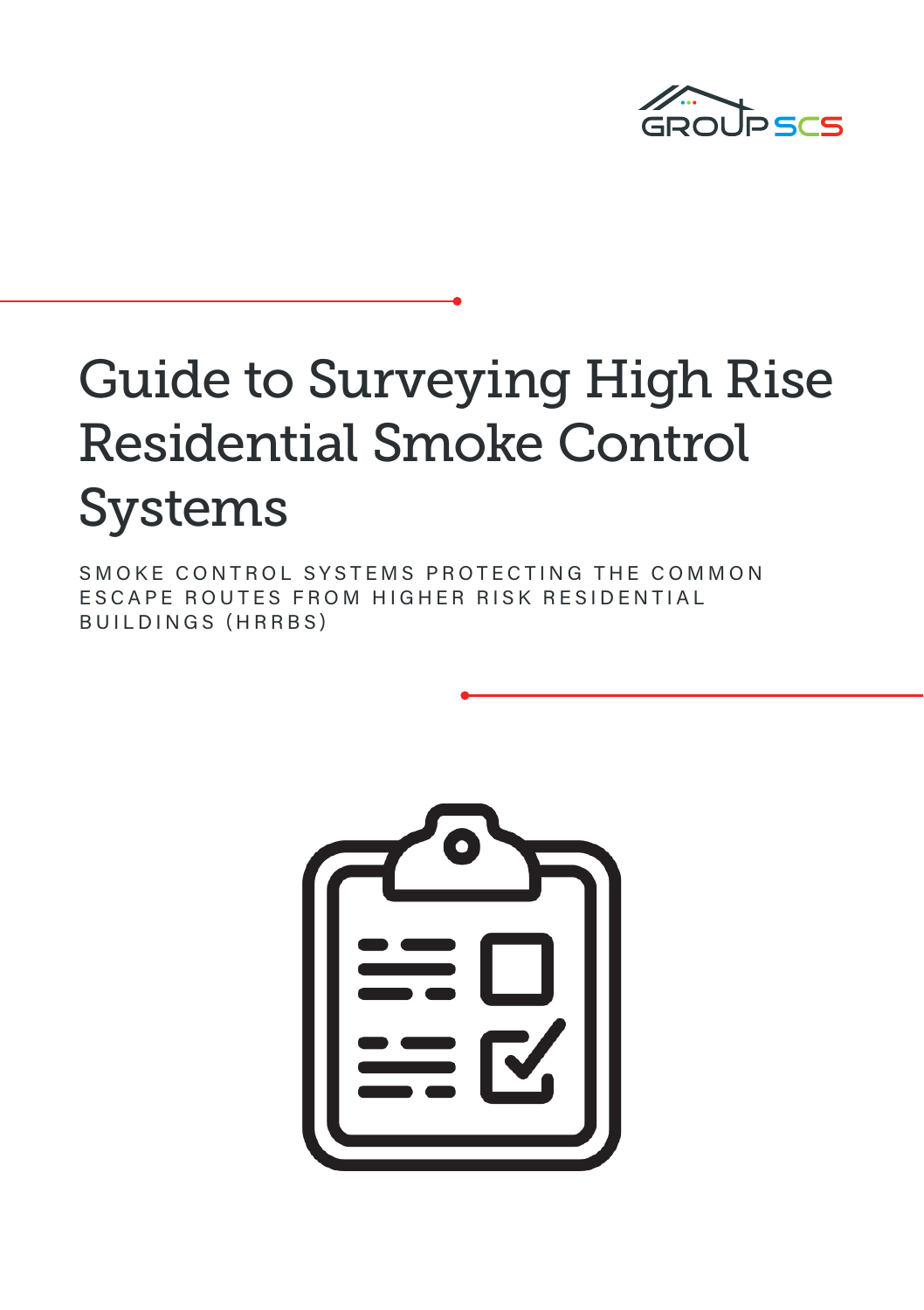### Scope

Smoke control systems protecting the common escape routes from Higher Risk Residential Buildings (HRRBs).

### Relevant standards

The primary objective is to meet the requirements of the Building Regulations. Also, where appropriate under the Construction Products Regulation (CPR), the products used should be CE marked to a harmonised European Standard.

The current standards are detailed in the table below, however it is important to take into account the standards prevailing at the time of the implementation of the original system as there is no requirement to bring existing installations up to the current standard during maintenance activities.

| <b>System/Product</b>                  | <b>Standard</b>                                                      | <b>Options</b> |
|----------------------------------------|----------------------------------------------------------------------|----------------|
| Mechanical Smoke Extract (smoke shaft) |                                                                      |                |
| System (Design)                        | BS9991 & SCA Guide on Common Escape<br>Routes in Apartment Buildings |                |
| <b>Extract Fans</b>                    | BS EN 12101-3: 2015                                                  | F300           |
| <b>Roof Ventilators</b>                | BS EN 12101-2: 2003                                                  |                |
| Lobby Dampers                          | BS EN 12101-8: 2011                                                  |                |
| Control Panels                         | BS ISO 21927-9:2012                                                  |                |
|                                        | BS EN 12101-10: 2005                                                 |                |
| <b>Natural Smoke Extract</b>           |                                                                      |                |
| <b>Stairwell Ventilators</b>           | BS EN 12101-2: 2003                                                  |                |
| Automatic Opening Ventilators (AOVs)   | BS EN 12101-2: 2003                                                  |                |
| Control Panels                         | BS ISO 21927-9:2012                                                  |                |
|                                        | BS EN 12101-10: 2005                                                 |                |

*Current Standards for Smoke Control Systems*

### Process

### PREPARATION (COMPLETE PRE-VISIT IF POSSIBLE)

For an effective appraisal of the installation, it is essential to gain an as-thorough-as-possible understanding of the purpose of the system, the design approach taken, the appropriate product specification and the service history.

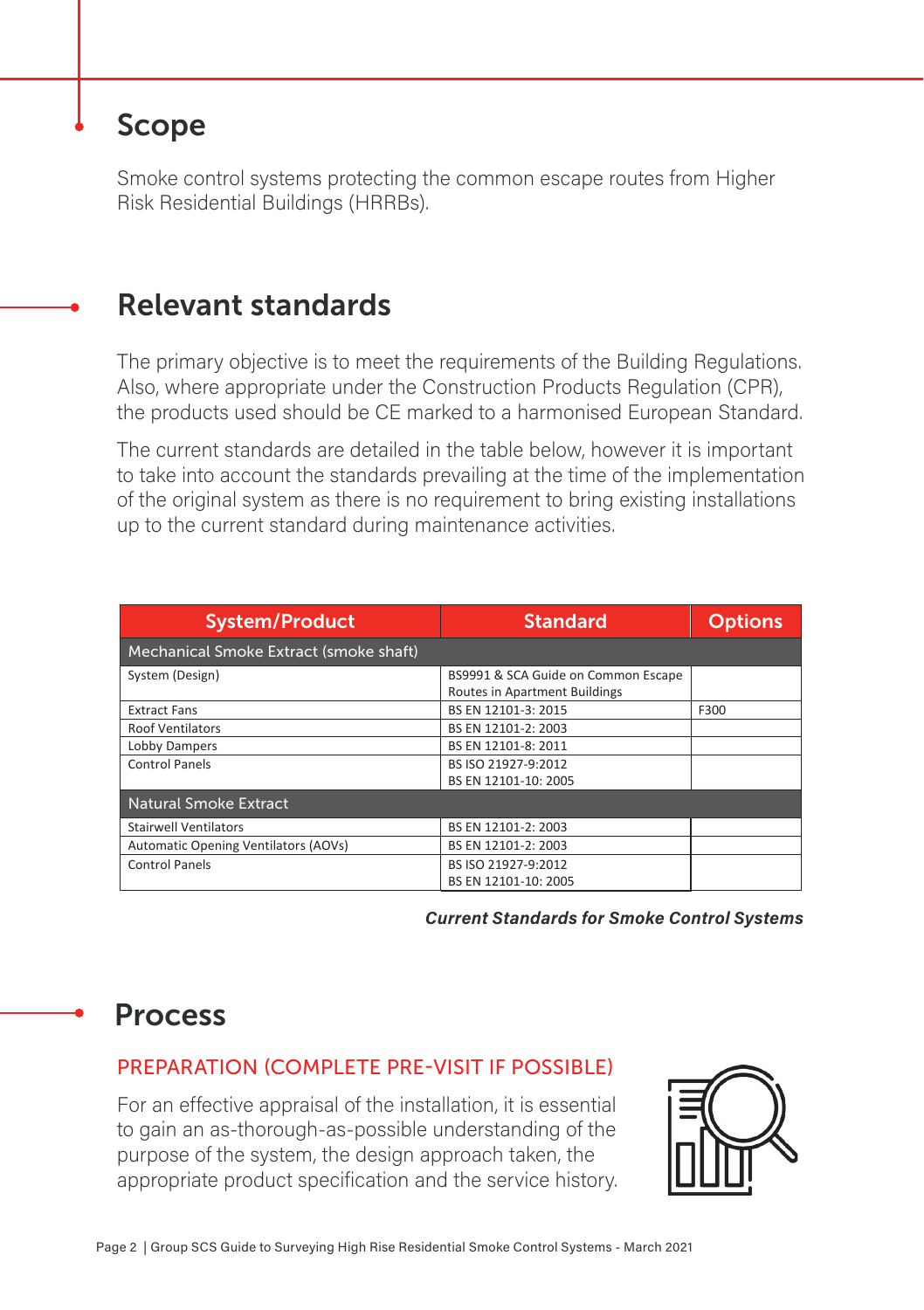#### Gather available system documentation

*BS 7346-8:2013 Components for smoke control systems – Code of practice for planning, design, installation, commissioning and maintenance* details the information that should be provided at handover as follows:

- 1. As-fitted drawings
- 2. Operating and maintenance instructions
- 3. Certificates of design, installation and commissioning
- 4. A logbook

The standard of information available will vary greatly depending on the capability of the installer and for effective long-term maintenance it is recommended that where information is not available at the site then the installer is contacted to request the above information.

### Ascertain system type, it will usually be one of the following:

- Mechanical smoke shaft
- Natural smoke shaft (BRE shaft)
- Automatic Opening Ventilator
- Pressurisation System (outside the scope of this document, contact SCS Support for advice – see end of document for contact details or **[click here](https://groupscs.co.uk/support-and-aftercare/)**)

#### Identify system performance criteria

If the system complies with the requirements of *[Approved Document B](https://www.gov.uk/government/publications/fire-safety-approved-document-b)* then the performance criteria is detailed within the guidance and the key points are reproduced on page four.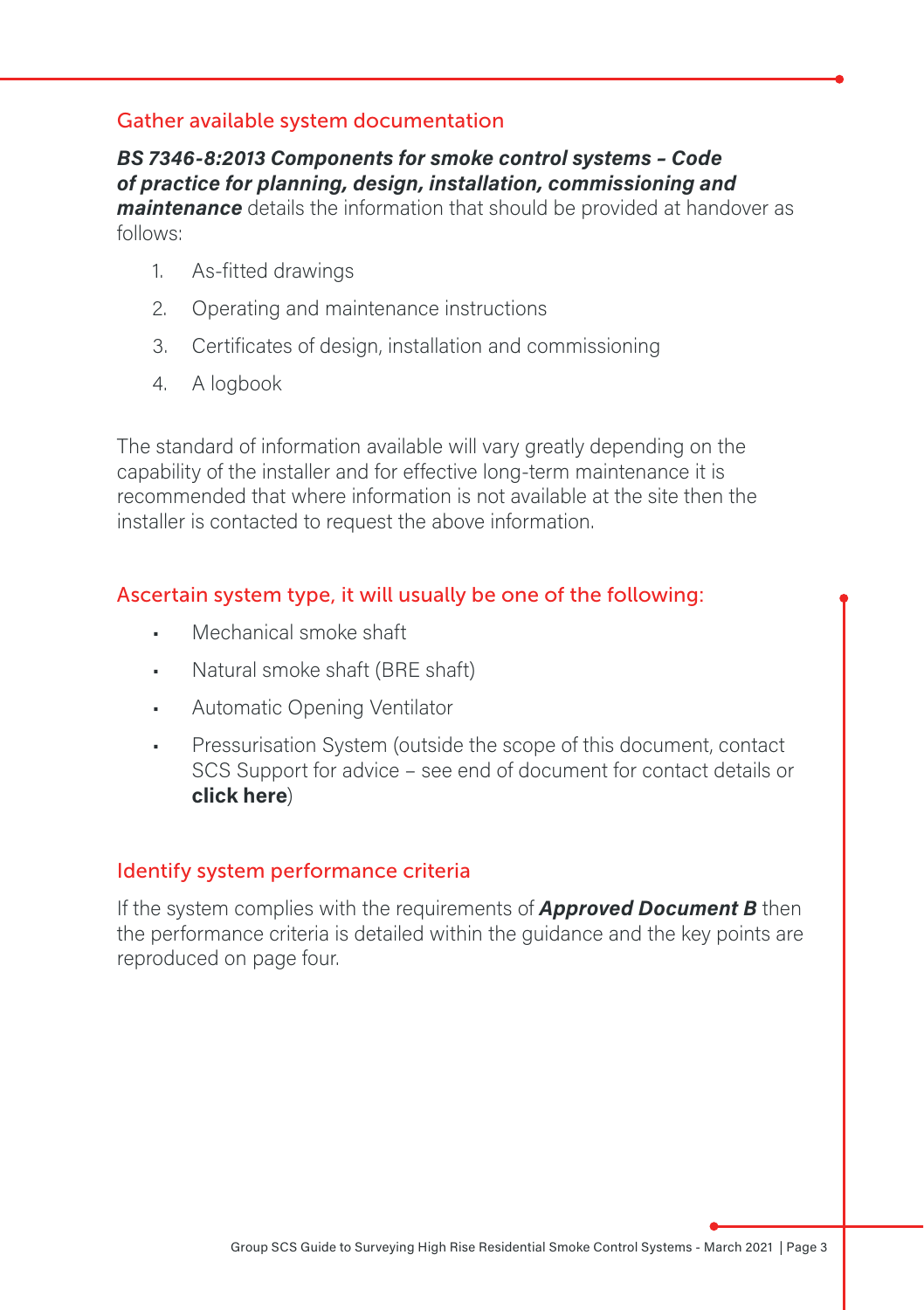#### Smoke control of common escape routes by natural smoke ventilation

- 3.50 Except in buildings that comply with Diagram 3.9, the corridor or lobby next to each stair should have a smoke vent. The location of the vent should comply with both of the following.
	- a. Be as high as practicable.
	- b. Be positioned so the top edge is at least as high as the top of the door to the stair.
- 3.51 Smoke vents should comply with one of the following.
	- a. They should be located on an external wall with minimum free area of 1.5m<sup>2</sup>.
	- b. They should discharge into a vertical smoke shaft, closed at the base, that meets all of the following criteria.
		- The shaft should conform to the following conditions.
			- Have a minimum cross-sectional area of 1.5m<sup>2</sup> (minimum dimension 0.85m in any direction).
			- Open at roof level, minimum 0.5m above any surrounding structures within 2m of it horizontally.
			- Extend a minimum of 2.5m above the ceiling of the highest storey served by the shaft.
		- ii. The free area of all the following vents should be a minimum of 1m<sup>2</sup> in the following places.
			- From the corridor or lobby into the shaft.
			- At the opening at the head of the shaft.
			- At all internal locations within the shaft (e.g. safety grilles).
		- iii. The smoke shaft should be constructed from a class Al material. All vents should either be a fire doorset (see Appendix C. Table CI. item 2.e for minimum fire resistance) or fitted with a smoke control damper achieving the same period of fire resistance and designed to operate as described below. The shaft should be vertical from base to head, with a maximum of 4m at a maximum inclined angle of 30 degrees.
		- iv. If smoke is detected in the common corridor or lobby, both of the following should occur.
			- Simultaneous opening of vents on the storey where the fire is located, at the top of the smoke shaft and to the stair.
			- Vents from the corridors or lobbies on all other storeys should remain closed, even if smoke is subsequently detected on storeys other than where the fire is located.
- 3.52 A vent to the outside with a minimum free area of 1m<sup>2</sup> should be provided from the top storey of the stair.
- 3.53 In single stair buildings, smoke vents on the storey where the fire is initiated, and the vent at the head of the stair, should be activated by smoke detectors in the common parts.

In buildings with more than one stair, smoke vents may be activated manually. The control system should open the vent at the head of the stair before, or at the same time as, the vent on the storey where the fire is located. Smoke detection is not required for ventilation purposes in this instance.

#### Smoke control of common escape routes by mechanical ventilation

3.54 Guidance on the design of smoke control systems that use pressure differentials is available in **BS EN 12101-6.**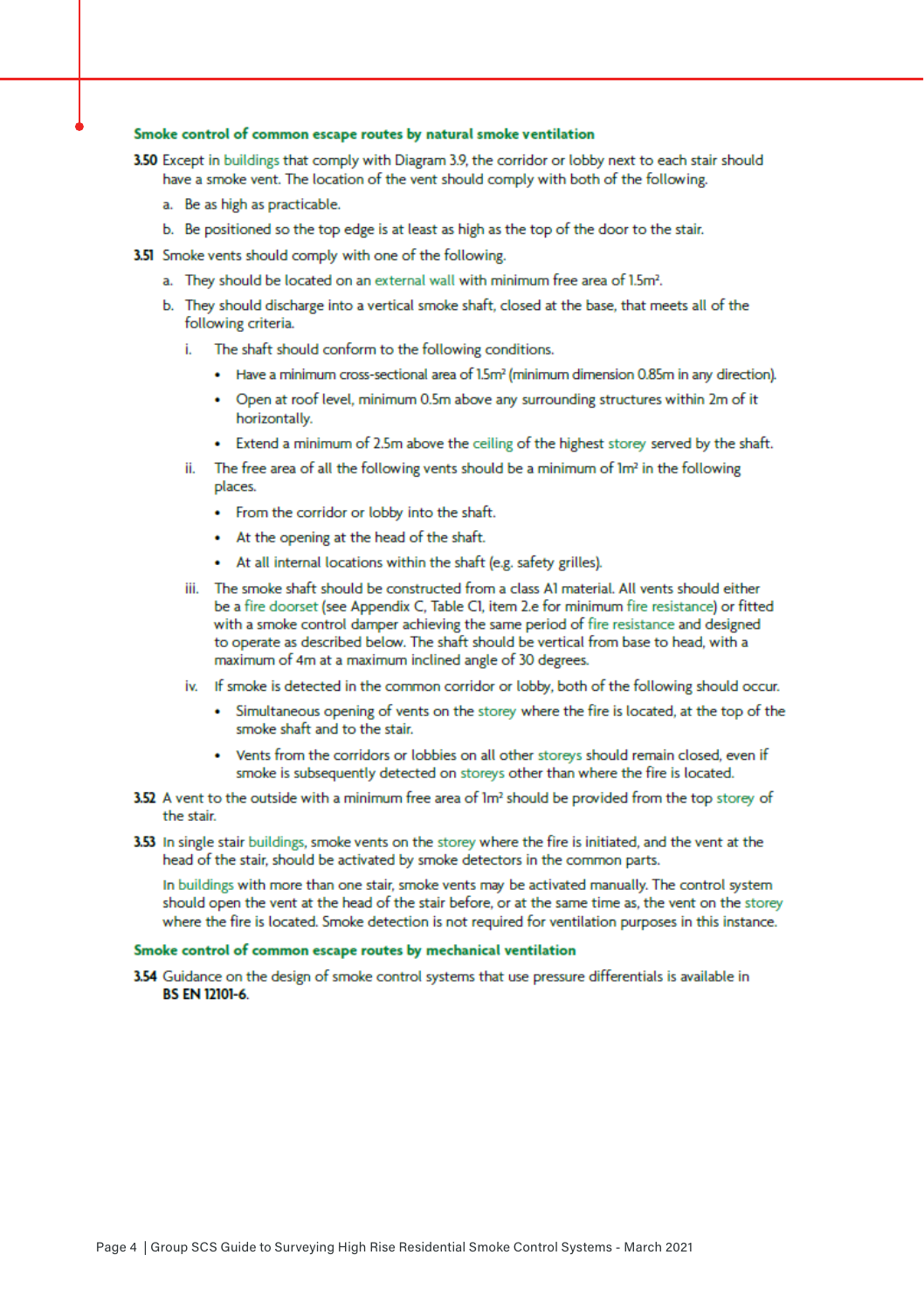#### Fire-engineered solutions

For fire-engineered solutions, typically mechanical extract systems (as pictured in this diagram), the performance criteria should be detailed within the design document submitted to Building Control as part of the approval process and should also be contained within the commissioning documentation.

It is essential to ascertain this criteria to complete a meaningful assessment of system performance.

Further information on the design and installation of mechanical smoke shafts can be found in the *[Smoke Control](https://www.smokecontrol.org.uk/resources)  [Association document](https://www.smokecontrol.org.uk/resources)  [Guidance on Smoke Control](https://www.smokecontrol.org.uk/resources)  [to Common Escape Routes in](https://www.smokecontrol.org.uk/resources)  [Apartment Buildings \(Flats](https://www.smokecontrol.org.uk/resources)  [and Maisonettes\)](https://www.smokecontrol.org.uk/resources)*.



#### Check commissioning data

Review the commissioning reports if available to assess actual system performance at handover of project.

#### Check latest service reports

Review service reports and log book if available to assess what testing has been undertaken. Model service procedures are available from Group SCS by clicking the links below:

> **[Car park system](https://news.groupscs.co.uk/hubfs/Guides%20+%20Brochures/Surveying%20Guide%20-%20March2021/GroupSCS_CarParkSystemServiceTemplate.pdf)  [service template](https://news.groupscs.co.uk/hubfs/Guides%20+%20Brochures/Surveying%20Guide%20-%20March2021/GroupSCS_CarParkSystemServiceTemplate.pdf)**

**[Smoke shaft](https://news.groupscs.co.uk/hubfs/Guides%20+%20Brochures/Surveying%20Guide%20-%20March2021/GroupSCS_SmokeShaftServiceTemplate.pdf)  [service template](https://news.groupscs.co.uk/hubfs/Guides%20+%20Brochures/Surveying%20Guide%20-%20March2021/GroupSCS_SmokeShaftServiceTemplate.pdf)**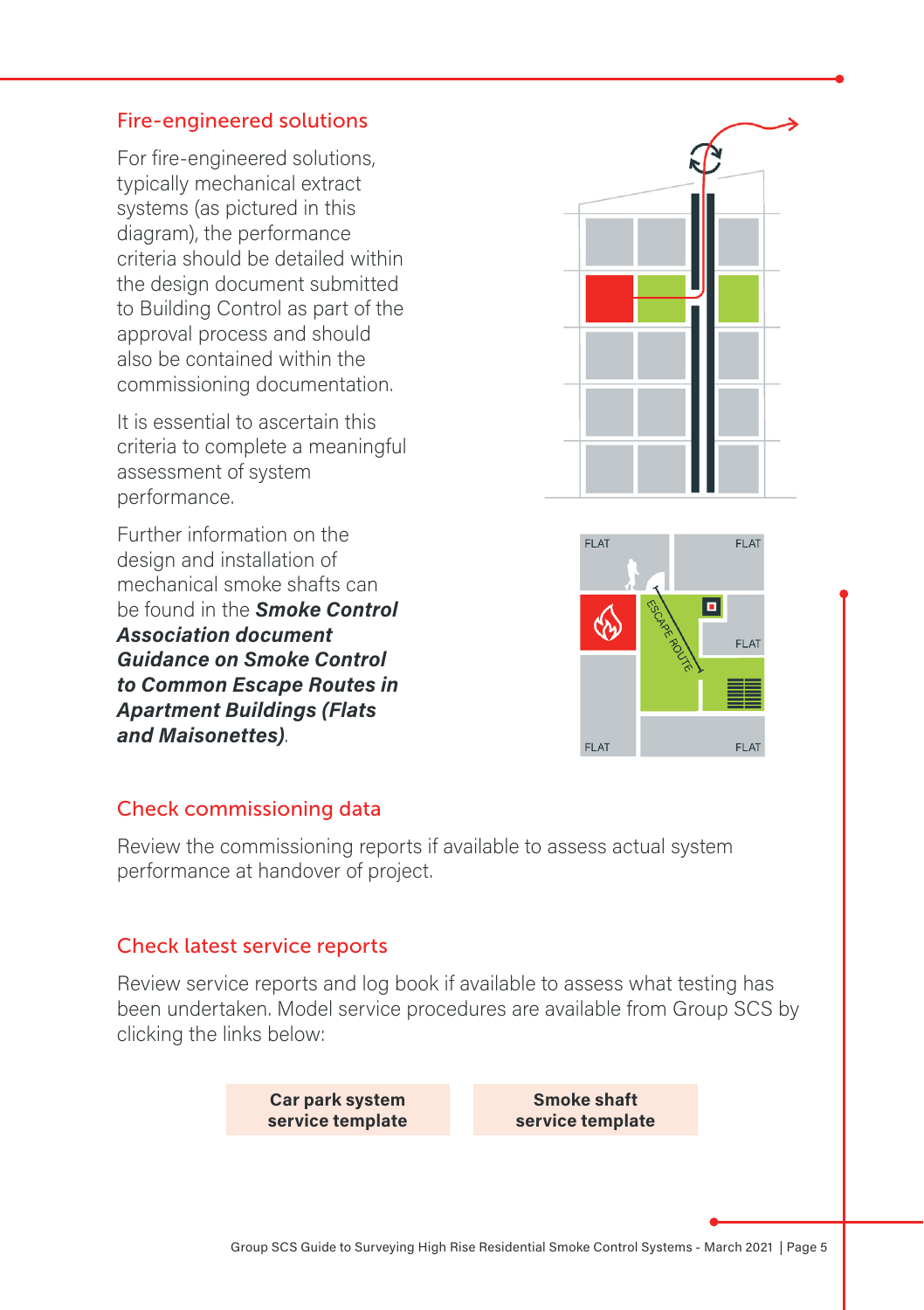#### SITE SURVEY PROCEDURE

Once system type and performance criteria have been established, follow the inspection and test process for the given system and record results.

- Download system checklist (click links below)
	- **• [Automatic Opening Ventilator Checklist](https://news.groupscs.co.uk/hubfs/Guides%20+%20Brochures/Surveying%20Guide%20-%20March2021/GroupSCS_AOV_Checklist.pdf)**
	- **• [Stairwell Ventilator Checklist](https://news.groupscs.co.uk/hubfs/Guides%20+%20Brochures/Surveying%20Guide%20-%20March2021/GroupSCS_StairwellVentilator_Checklist.pdf)**
- **• [Natural Smoke Shaft \(BRE Shaft\) Checklist](https://news.groupscs.co.uk/hubfs/Guides%20+%20Brochures/Surveying%20Guide%20-%20March2021/GroupSCS_NaturalSmokeShaft-BREShaft_Checklist.pdf)**
- **• [Mechanical Extract System Checklist](https://news.groupscs.co.uk/hubfs/Guides%20+%20Brochures/Surveying%20Guide%20-%20March2021/GroupSCS_MechanicalExtractSystem_Checklist.pdf)**

### Assessment

Once survey has been completed, compare the results of the inspection and test process with the performance criteria identified in the system documentation or the relevant parts of the Building Regulations and British Standards.

### Reporting

On completion of the survey a report should be prepared and issued to the client as soon as practicable, detailing the current status of the system and identifying any areas of non-conformance together with recommendations for remedial action where needed.

An indication of the severity of any defects should be provided highlighting any issues preventing correct functioning of the system which prejudice the safety of the occupants of the building.

### Need further assistance with your project?



For further information please contact Group SCS's Support Division at *[service@groupscs.co.uk](mailto:service%40groupscs.co.uk?subject=)* or call 0300 303 4104.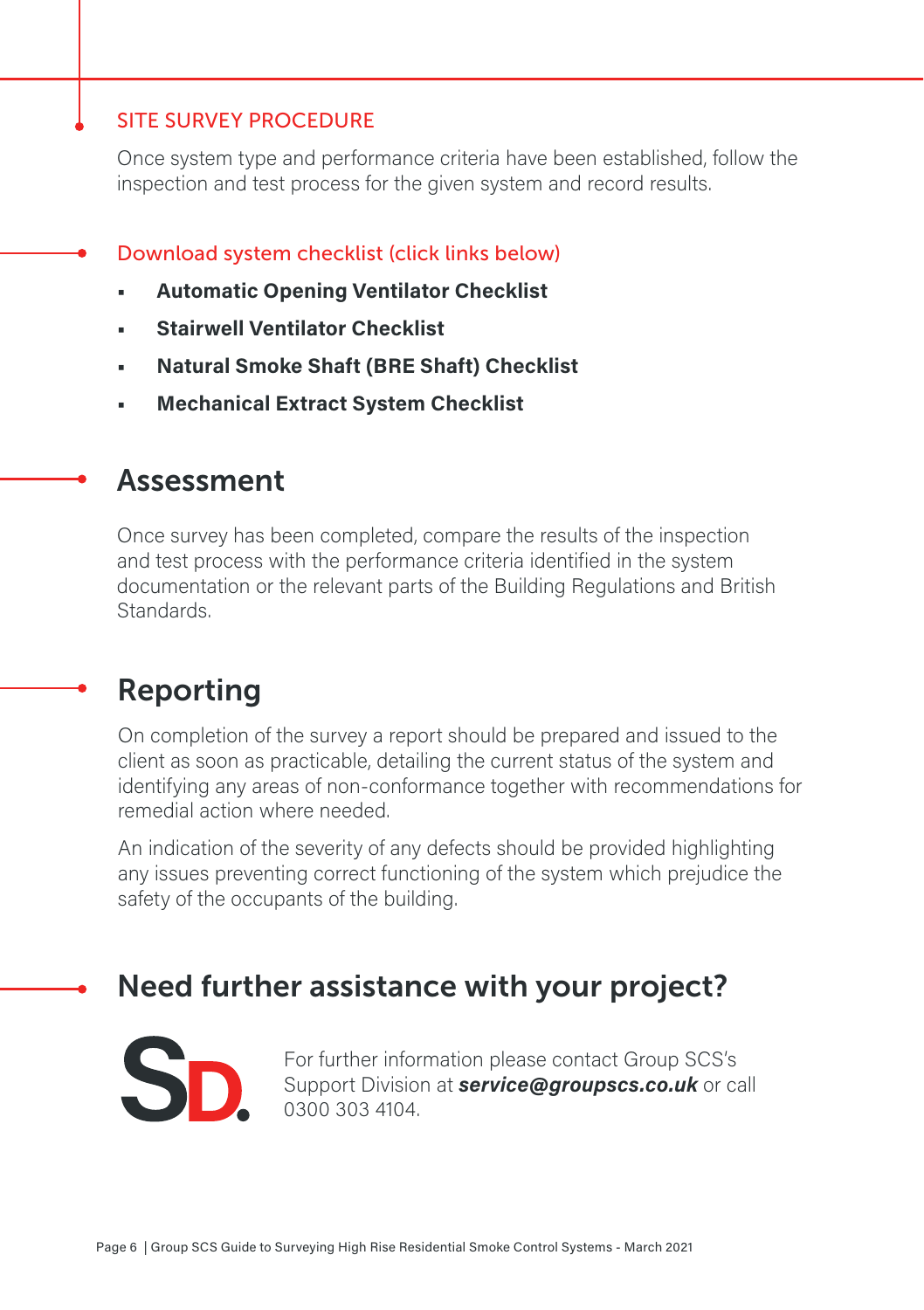## Appendix

## Appendix A